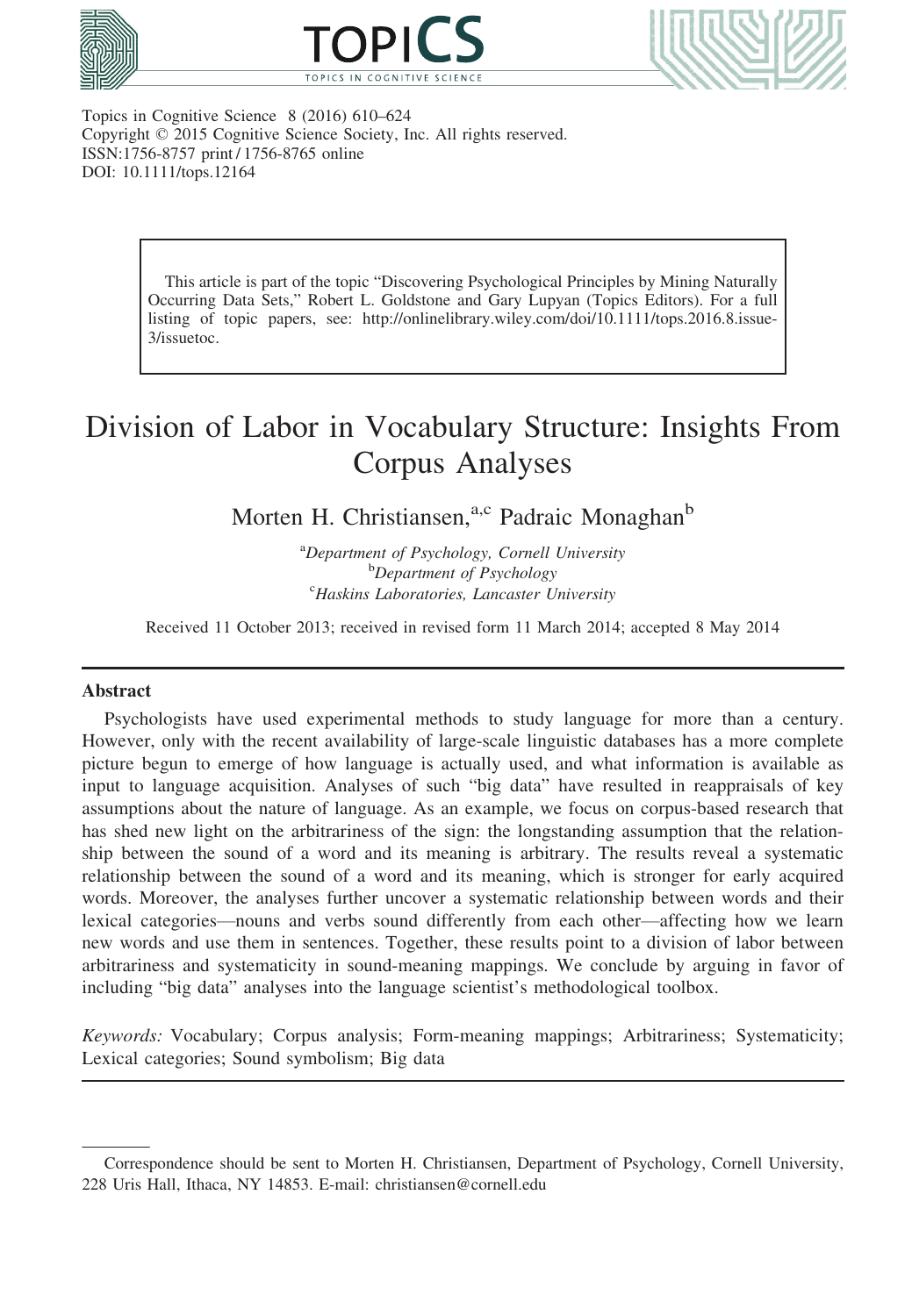## 1. Introduction

Since Wilhelm Wundt established the first experimental psychology laboratory in 1879 at the University of Leipzig (Boring, 1960), psychologists have sought to understand the mind through a variety of empirical methods. Using these methods, psychologists have subsequently gained substantial insight into the unique human ability for language. However, just as studying gratings and black bars on a computer screen does not reveal the full complexity of the visual world and how our brains might be dealing with it (Olshausen & Field, 2005), so do traditional lab-based psycholinguistic experiments not capture the full nature of language and its impact on the human mind. One way of getting a more comprehensive picture of language in the real world is to incorporate "big language data" in the form of corpora into the psychology of language.

The study of language corpora has a long historical pedigree going back more than a century. When it comes to language use, corpora were initially employed primarily to determine various distributional properties of language (see McEnery & Wilson, 1996, for a review). For example, Kading (1897) used a corpus consisting of 11 million words to determine the frequency of letters and sequences thereof in German. Corpora were subsequently collected and used by field linguists (e.g., Boas, 1940) and structuralist linguists (e.g., Harris, 1951; Hockett, 1954) to inform their linguistic theories. However, this work was limited by their treatment of corpora merely as collections of utterances that could be subjected only to relatively simple bottom-up analyses. A more comprehensive approach to corpora was proposed by Quirk (1960) in his introduction to the still ongoing project, The Survey of English Usage. From the viewpoint of psychology, the compilation of the 1 million word Brown Corpus (Kucera & Francis, 1967) in the 1960s was a major milestone. In particular, the application of computers to analyze the corpus resulted in word frequency statistics that have been used to control psycholinguistic studies until quite recently. Currently, word frequency is generally assessed using much larger corpora, such as the British National Corpus (Burnard & Aston, 1998), COCA (Davies, 2010), or the Google Terabyte Corpus (Brants & Franz, 2006; which provides a snapshot of the World Wide Web in 2006). Thus, use of corpus data for the purpose of stimulus control is now standard in psycholinguistic experimentation.

There is also a long history of using corpora in the study of language acquisition (for reviews, see Behrens, 2008; Ingram, 1989). Much of this history is characterized by diary studies of children, many of which tended to focus on development in general rather than on language per se. Indeed, even Charles Darwin (1877) wrote a paper on the development of his infant son. Modern diary studies have generally concentrated more on children's productions of specific aspects of language, such as errors in argument structure (Bowerman, 1974) or verb use (Tomasello, 1992). Other studies have approached children's productions by collecting extended samples longitudinally from multiple children (e.g., Bloom, 1970; Braine, 1963). Brown's (1973) longitudinal study of three children— Adam, Eve, and Sarah—constitutes an important milestone by the use of tape recordings. Importantly, the transcriptions of the three children's language samples across their early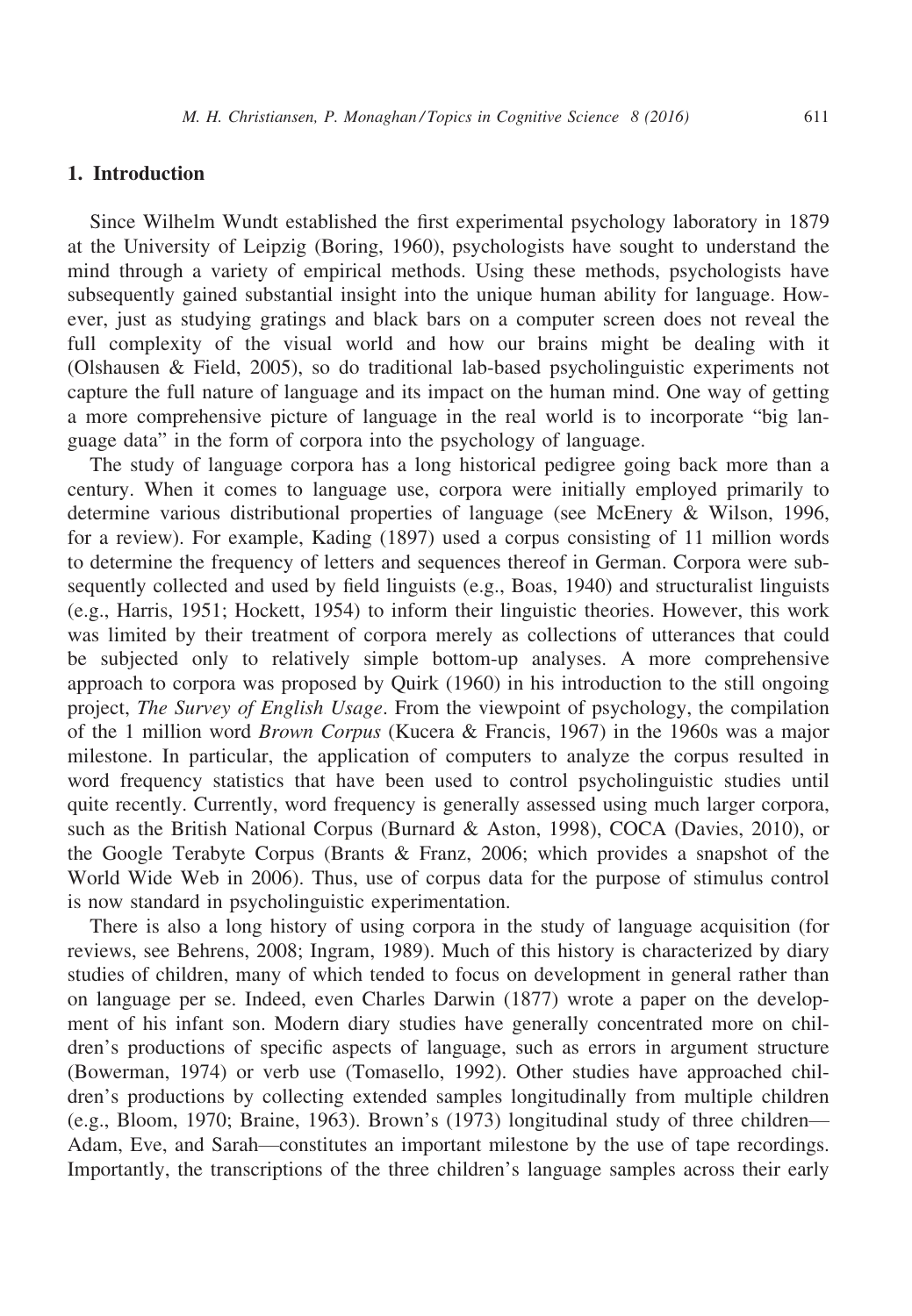linguistic development eventually became part of the Child Language Data Exchange System (CHILDES, MacWhinney, 2000), which was originally conceived by Catherine Snow and Brian MacWhinney in 1984 as a central depository of language acquisition corpus data (MacWhinney & Snow, 1985). Since then, the CHILDES database has become the most prominent source of (relatively) big data on language acquisition data, used for both sophisticated statistical analyses and computational modeling. As such, corpus data has become a key component of developmental psycholinguistics.

Today, corpora constitute an integral part of psychological studies of language acquisition and use. Analyses of linguistic databases have led to reappraisals of key assumptions about the nature of language (e.g., regarding what is available in the input to children). As an example, we focus on corpus-based research that has shed new light on the arbitrariness of the sign: the longstanding assumption that the relationship between the sound of a word and its meaning is arbitrary (for reviews of noncorpus work relating to onomatopoeia, ideophones, phonaesthemes, sign language iconicity, as well as sound-shape and sound-affect correspondences, see Dingemanse, 2012; Perniss, Thompson, & Vigliocco, 2010; Schmidtke, Conrad, & Jacobs, 2014). In what follows, we first discuss results from analyses of English, indicating that language incorporates a statistically significant amount of systematicity in form-meaning correspondences across the vocabulary. We then consider further corpus analyses which suggest that additional systematicity can be found at the level of lexical categories, revealing the "sound of syntax." Results from human experimentation corroborate the corpus analyses, pointing to a division of labor between arbitrariness and systematicity in the structure of the vocabulary. We conclude that language scientists need to embrace "big data" in order to get a full picture of how language works.

## 2. How arbitrary is spoken language?

Ever since de Saussure (1916) famously noted that "le signe est arbitraire" (p. 100), it has been assumed that the relationship between the sound of a word and its meaning is arbitrary. Indeed, Hockett (1960) selected the arbitrariness of the sign as one of the defining features of human language. The assumption of form-meaning arbitrariness is fundamental to most modern grammatical theories on both sides of the Chomskyan divide. For example, Pinker (1999, p. 2) states that "onomatopoeia and sound symbolism certainly exist, but they are asterisks to the far more important principle of the arbitrary sign—or else we would understand the words in every foreign language instinctively, and never need a dictionary for our own!" In a similar vein, Goldberg (2006, p. 217) notes that "... the particular phonological forms that a language chooses to convey particular concepts [...] generally are truly arbitrary, except in relative rare cases of phonaesthemes." When considering that the perennial woody plant that we refer to in English as tree is called *Baum* in German, *arbre* in French, and *shù* (樹) in Mandarin, the arbitrariness of the sign seems obvious. Even onomatopoeia can appear seemingly arbitrary: The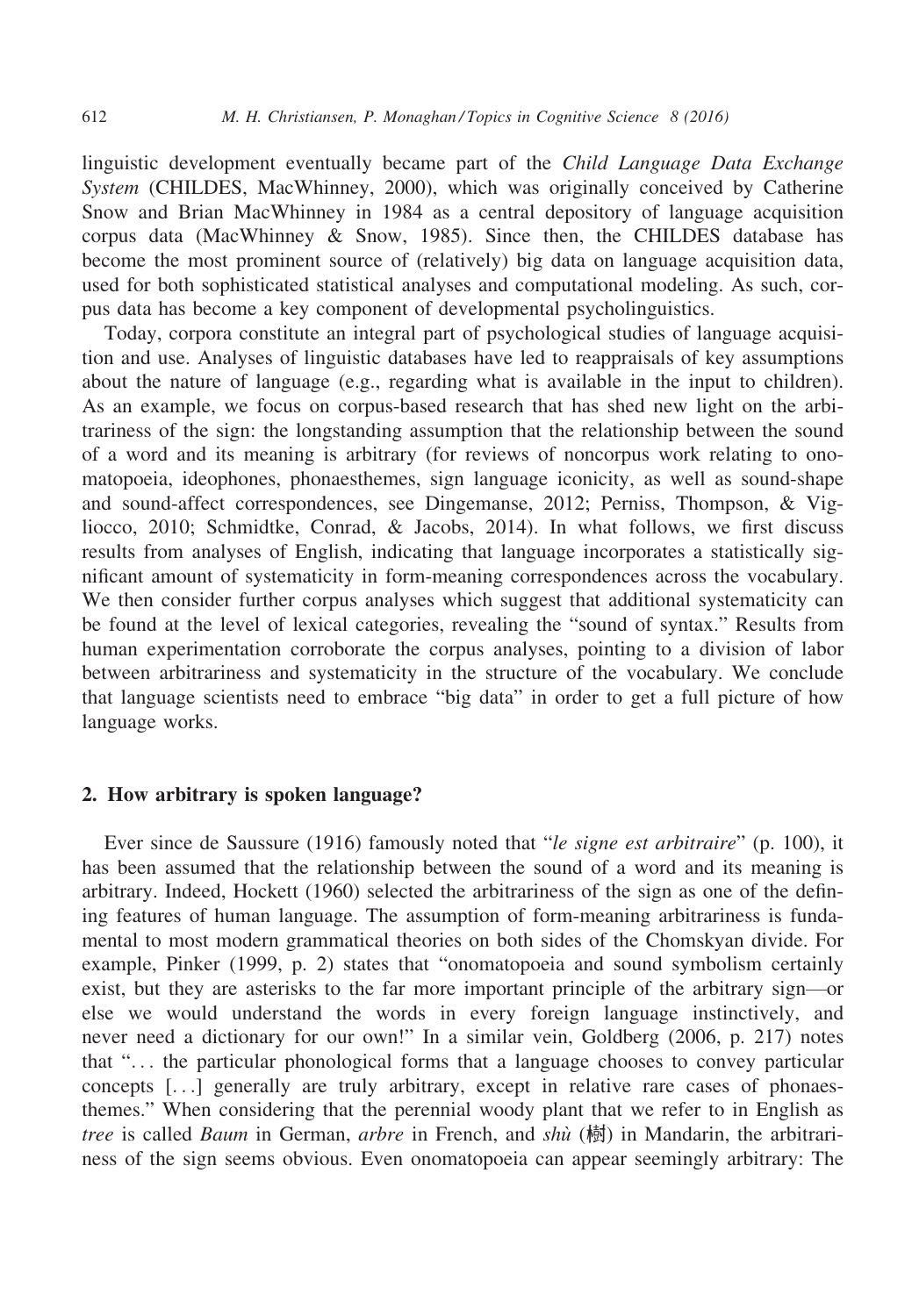sound that pigs make are called *oink oink* in English, *ut it* in Vietnamese, *kvik kvik* in Czech, and øf øf in Danish.

Historically, however, the idea of the arbitrariness of the sign has been far from obvious. In fact, throughout most of human intellectual history, from the Greek philosophers through to the Renaissance and Enlightenment scholars (for a review, see Eco, 1995), the sound of a word was often assumed to directly express its meaning. This is exemplified by the 2,300-year-old debate between Hermogenes and Cratylus over whether the nature of referents inheres within words (Hamilton & Cairns, 1961). Recent research on sound symbolism has revealed that at least some word forms have a systematic relationship to their meanings. This systematic relationship may appear either as absolute iconicity, where a linguistic feature directly imitates some aspect of semantics (as in onomatopoeia), or *relative iconicity*, where there are statistical regularities between similar sounds and similar meanings in the absence of imitation (Gasser, Sethuraman, & Hockema, 2011). An example of the latter type of systematic form-meaning mapping can be found in phonaesthemes; for example, the tendency in English for words ending in -ump to refer to rounded things such as *lump*, *bump*, *mump*, and *rump* (something that can even be primed in native English speakers; Bergen, 2004). Thus, some nonarbitrariness does seem to exist in form-meaning mappings—but just how arbitrary is language?

Monaghan, Shillcock, Christiansen, and Kirby (2014) employed corpus analyses to determine the degree of arbitrariness in language. They extracted phonological forms for all the English monosyllabic words found in the CELEX database (Baayen, Pipenbrock, & Gulikers, 1995), accounting for about 70% of words used in English (Baayen et al., 1995). To ensure that potential systematicity in form-meaning mappings was not due to the specific ways in which either form or meaning similarity was represented, Monaghan et al. employed several different methods. They computed sound similarity between word forms in three different ways: (a) phonological feature edit distance: the minimum number of phonological feature changes required to convert one word to another (e.g., cat and dog differ by 8 features, associated with manner and place of articulation); (b) phoneme edit distance: the number of phoneme changes required to convert one word to another (e.g., *cat* and  $\log$  differ by 3 phonemes); and (c) *phono*logical feature Euclidean distance: the Euclidean distance between phonological feature representations of words (e.g., cat and dog differ by a distance of .881). Two different representations of meaning<sup>1</sup> were used to compute meaning similarity: (a) *contextual* co-occurrence vectors generated by counting words appearing within a  $\pm 3$  word window with each of 446 context words in the British National Corpus (Burnard & Aston, 1998) and (b) semantic features derived from WordNet (Miller, 2013), in which words are grouped together according to hierarchical relations and grammatical properties (e.g., cat and dog share 13 features [entity, organism, animal, vertebrate, mammal, placental, carnivore, has paws, has tail, has ribs, has thorax, has head, has face] and differ by 8 features, including *feline* vs. *canine*).

Using these representations, Monaghan et al. (2014) generated separate similarity spaces for sound and meaning by comparing the representation for a given word to all other words. For example, for the word dog, similarity measures would be computed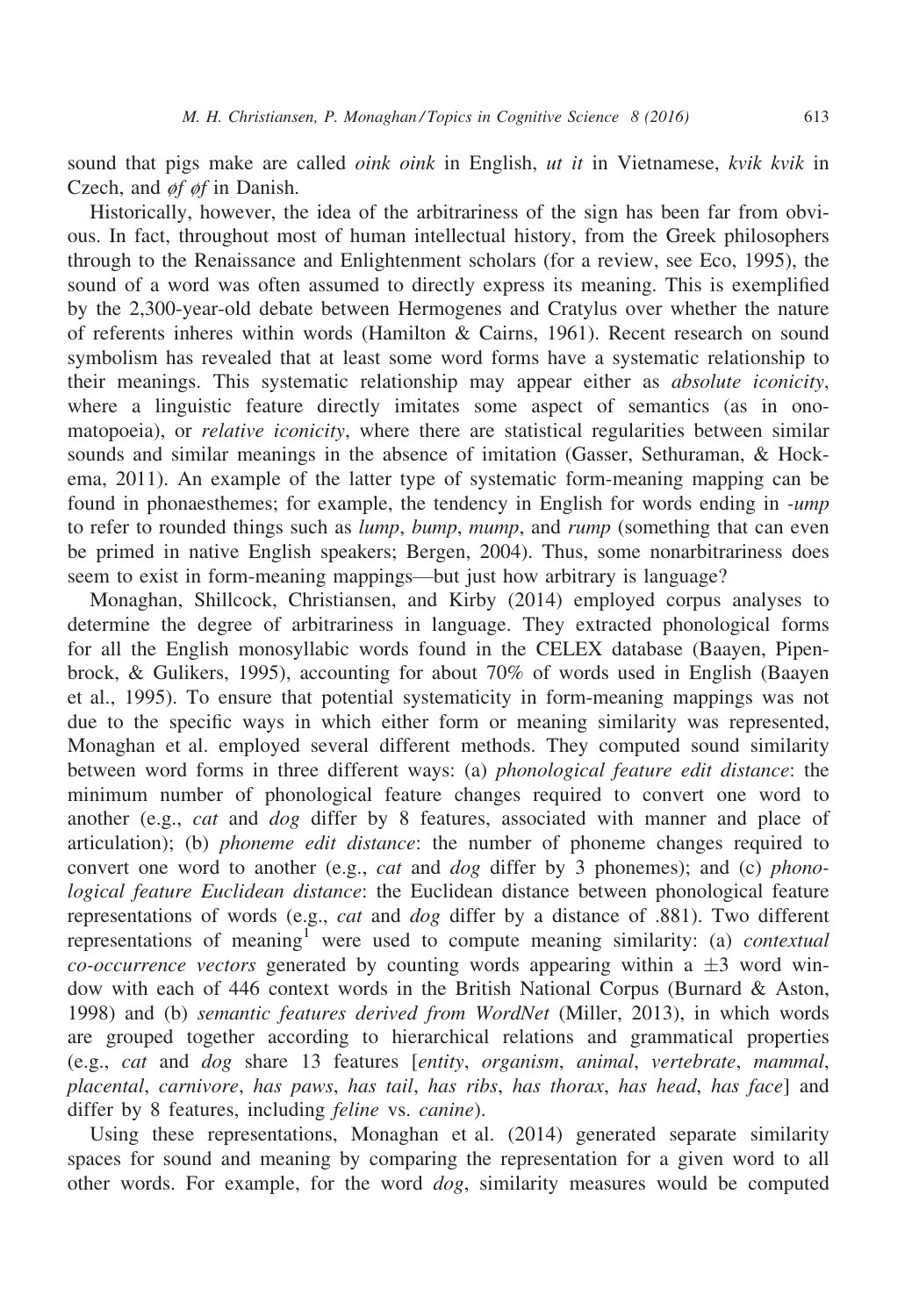between its phonological representation and the sound representations of all other words. Likewise, the meaning representation of  $\log$  would be compared with the semantic representations of all the other words in the meaning similarity space. This produces the same number of similarity pairs (such as  $dog-cat$ ,  $dog-cog$ , etc.) across all similarity spaces (phonological and semantic). The degree of cross-correlation between any two similarity spaces can then be computed as the correlation between all matching similarity pairs across the two spaces. Thus, these analyses determine whether the phonological similarity of any two words  $Phon(x,y)$  correlates with the semantic similarity of those words  $Sem(x,y)$ (e.g., comparing  $Phon(dog,cat)$  with  $Sem(dog,cat)$ ,  $Phon(dog, cog)$  with  $Sem(dog, cog)$ , and so on).

When computing such cross-correlations between the phonological and semantic similarity spaces, Monaghan et al. (2014) found that there was a small positive correlation  $(r^2 \approx .002)$  indicating that there is systematicity in English sound-meaning correspondences. To ensure that the positive correlation was not a trivial property of the high dimensionality of the similarity spaces, they conducted a set of Monte Carlo analyses. These involved the Mantel (1967) test in which every word's meaning was randomly reassigned (e.g., the meaning for  $\log$  might be that of *cat*), and the sound-meaning crosscorrelation was then recomputed. This process was repeated 10,000 times, revealing that English words contain more sound-meaning systematicity than would be expected by chance ( $p < .0001$ ). This result was robust across the different phonological and semantic representations. Moreover, to control for possible effects of both inflectional and derivational morphology on form-meaning systematicity, Monaghan et al. further redid their analyses with only monomorphemic versions of the words  $(dog$  but not  $dogs$ ), and again obtained significant positive correlations. A final set of analyses was conducted to control for potential phonological and/or semantic relatedness due to shared historical origin. For example, words related to the phonaestheme  $gl-$ , such as *gleam*, *glitter*, *glow*, and *glisten*, are proposed to either derive from the Proto-Indo-European root \*ghel-, meaning "to shine, glitter, glow, be warm" (Klein, 1966) or the Old English root \*glim-, meaning "to glow, shine" (OED Online, 2013). To control for relatedness due to common etymology, this set of analyses therefore omitted words with proposed common roots in Old English, Old French, Old Norse, Greek, Latin, Proto-Germanic, or Proto-Indo-European, once more revealing that English incorporates a small but highly significant degree of formmeaning systematicity.

Additional analyses of the contribution of an individual word's form-meaning mapping to the overall systematicity of the vocabulary suggested that the systematicity of English is a property of the language as a whole, and not due to small isolated pockets of words with highly systematic form-meaning mappings. That is, the results cannot be explained by the presence of, in Pinker's terms, the "asterisks" of sound symbolism to the general arbitrariness of the sign. Thus, although the very small amount of variance accounted for by the correlation between form and meaning indicates that the mappings between them are largely arbitrary, language nonetheless incorporates a robust amount of systematicity between the sounds of words and their meaning (at least as exemplified by English).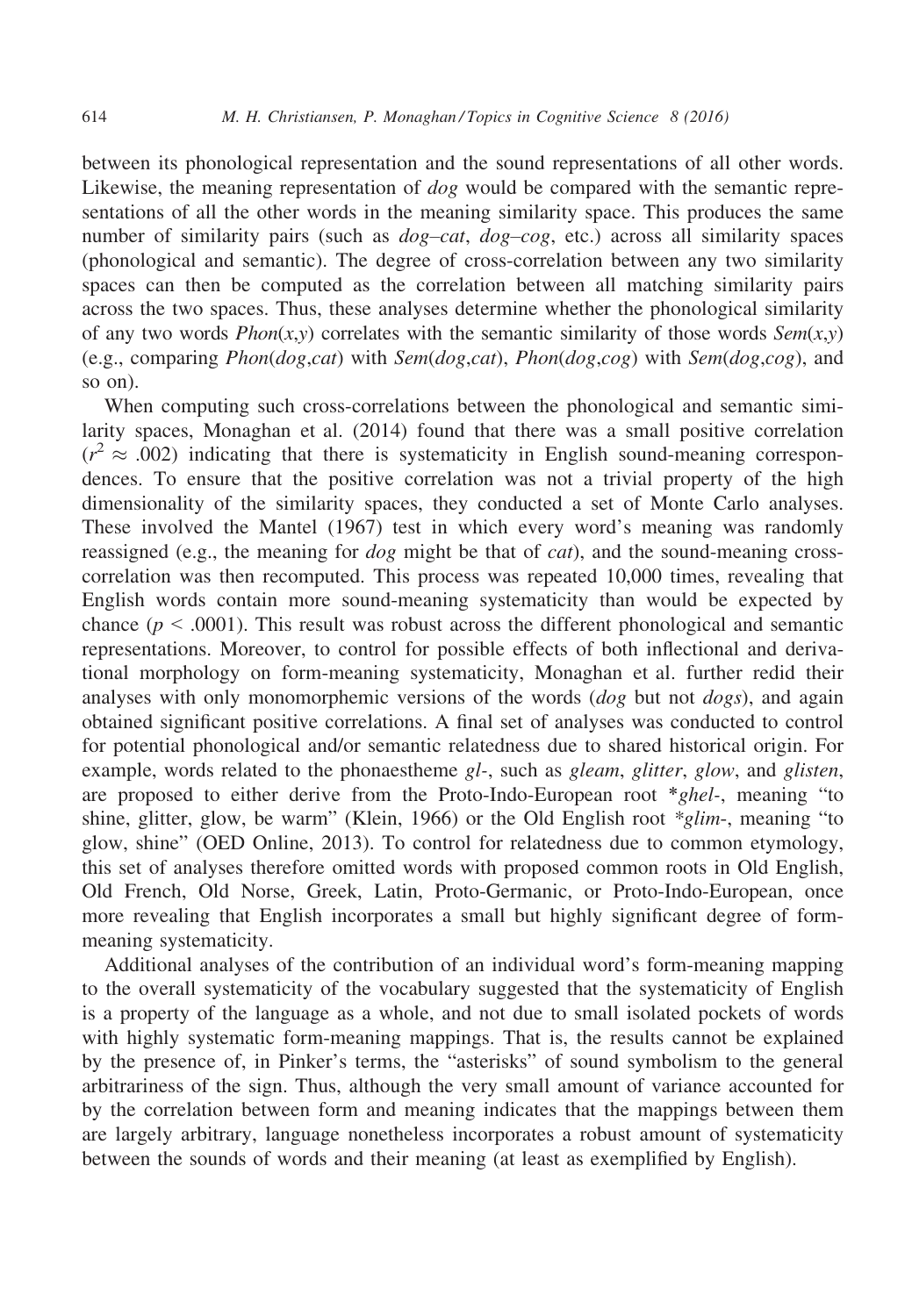The results of Monaghan et al. (2014) indicated that the English vocabulary contains a modest but significant amount of systematicity in the mapping between the sound of an individual word and its meaning. Perhaps it is possible to find stronger systematicity within categories of words. Recent corpus analyses provide some initial support for this hypothesis, suggesting that nouns that differ in abstractness (measured in terms of imageability) also tend to differ along several phonological measures, including prosody, phonological neighborhood density, and rates of consonant clustering (Reilly & Kean, 2007). Subsequent psycholinguistic experiments have confirmed that adults are indeed sensitive to such phonological information when making semantic judgments about novel words or reading known words aloud (Reilly, Westbury, Kean, & Peelle, 2012). Thus, if abstract and concrete nouns may sound somewhat different from one another, then perhaps there might also be phonological differences between lexical categories of words, such as nouns and verbs.

Phonological cues to how words might be used in a sentence context would likely facilitate the acquisition of syntax. To investigate whether words in this way have the "sound of syntax" within them, Monaghan, Chater, and Christiansen (2005) conducted a series of corpus analyses of child-directed speech to quantify the potential usefulness of phonological cues to lexical categories. More than 5 million words were extracted from the CHILDES database (MacWhinney, 2000), comprising over 1 million utterances spoken in the presence of children. Phonological forms and lexical categories for each word were derived from the CELEX database (Baayen et al., 1995) and results reported for the 5,000 most frequent words. As potential cues to lexical categories, Monaghan et al. (2005) used 16 different phonological properties (listed in Table 1) that have been proposed to be useful for separating nouns from verbs (and function words from content words). Because each cue is probabilistic, and therefore unreliable when treated in isolation, the 16 cues were combined into a unified phonological representation for each word. Discriminant analyses were then conducted using these representations, resulting in classifications that were significantly better than chance for both nouns (58.5%) and verbs (68.3%)—with an indication that phonological cues may be more useful for discovering verbs than nouns. The advantage of phonological cues for verbs was subsequently confirmed by further analyses in Christiansen and Monaghan (2006).

To determine the cross-linguistic validity of these results, Monaghan, Christiansen, and Chater (2007) conducted similar analyses for Dutch, French, and Japanese. However, many of the phonological cues used by Monaghan et al. (2005) were specific to English and thus may not work for other languages. Monaghan et al. (2007) therefore generated a set of 53 cross-linguistic phonological cues, including gross-level word cues such as length in phonemes or syllables, consonant cues relating to manner and place of articulation of phonemes in different parts of the word, and vowel cues relating to tongue height and position as well as whether the vowel was reduced. They then conducted analyses of child-directed speech in English, Dutch, French, and Japanese. Using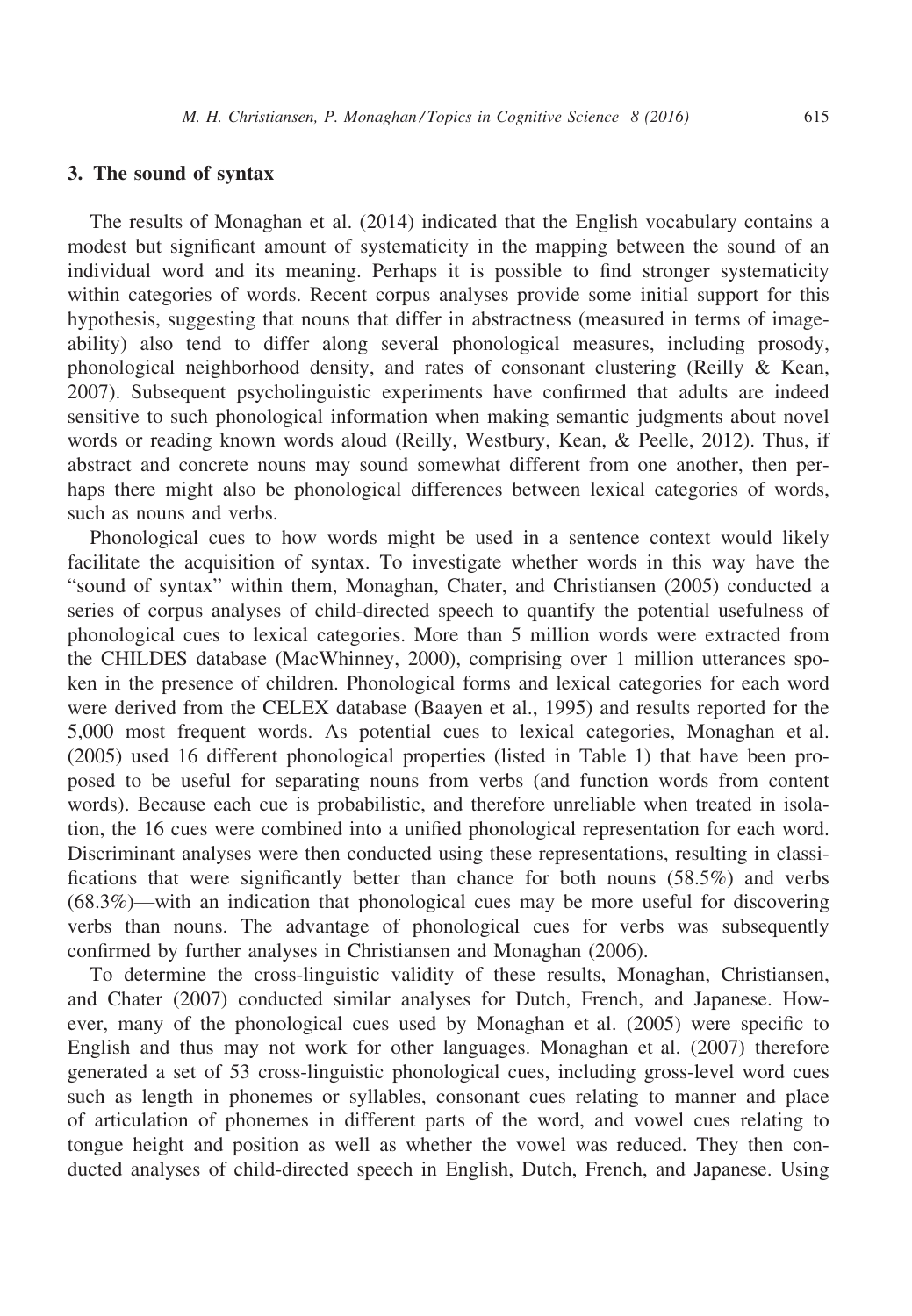| I able |  |  |  |
|--------|--|--|--|
|--------|--|--|--|

Examples of the 16 phonological cues used by Monaghan et al. (2005)

| Phonological Cue                                     | penguin | cat  | $\log$ |
|------------------------------------------------------|---------|------|--------|
| Word level                                           |         |      |        |
| Length in phonemes                                   |         |      |        |
| Length in syllables                                  |         |      |        |
| Presence of stress                                   |         |      |        |
| Syllable position of stress                          |         |      |        |
| Syllable level                                       |         |      |        |
| Number of consonants in word onset                   |         |      |        |
| Proportion of phonemes that are consonants           | 0.71    | 0.67 | 0.67   |
| Proportion of syllables containing reduced vowel     |         |      |        |
| Reduced 1st vowel                                    |         |      |        |
| <i>ed</i> inflection                                 |         |      |        |
| Phoneme level                                        |         |      |        |
| Proportion of consonants that are coronal            | 0.2     | 0.5  | 0.5    |
| Initial /ð/                                          |         |      |        |
| Final voicing                                        |         |      |        |
| Proportion of consonants that are nasals             | 0.4     |      |        |
| Position of stressed vowel (see following)           |         |      |        |
| Position of vowels (from $1 =$ front, to $3 =$ back) | 1.25    |      |        |
| Height of vowels (from $0 =$ close, to $3 =$ open)   | 1.25    | 2.5  |        |

the new cues, they replicated the results of the previous study in terms of correct noun/ verb classification in English (16 cues: 63.4% vs. 53 cues: 66.5%). Noun/verb classification using phonological cues was also very good for Dutch (79.6%), French (81.4%), and Japanese (82.2%). The presence of morphology contributed to the classification accuracy for the phonological cues, but it did not drive the effects substantially. For instance, analyzing only the monomorphemic words in English resulted in correct classification of 68.0% of nouns and verbs, thus resulting in similar levels of accuracy and statistical significance.

Together, the results of the corpus analyses show that across representatives of three different language genera—Germanic (English, Dutch), Romance (French), and Japanese —child-directed speech contains useful phonological information for distinguishing between nouns and verbs (see also, Kelly, 1992). Crucially, this outcome is not dependent on the specific phonological representations used by Monaghan et al. (2007), as the cross-linguistic results have been replicated using just the initial and final phoneme/mora of a word (Onnis & Christiansen, 2008). More generally the results are consistent with the hypothesis that, as a result of the cultural evolution of language, words contain within them the sound of syntax (Christiansen, 2013; Christiansen & Dale, 2004): Nouns and verbs differ in terms of their phonology.<sup>2</sup> Importantly, the specific cues differed considerably across languages, suggesting that each language has recruited its own unique constellation of cues to facilitate acquisition and use.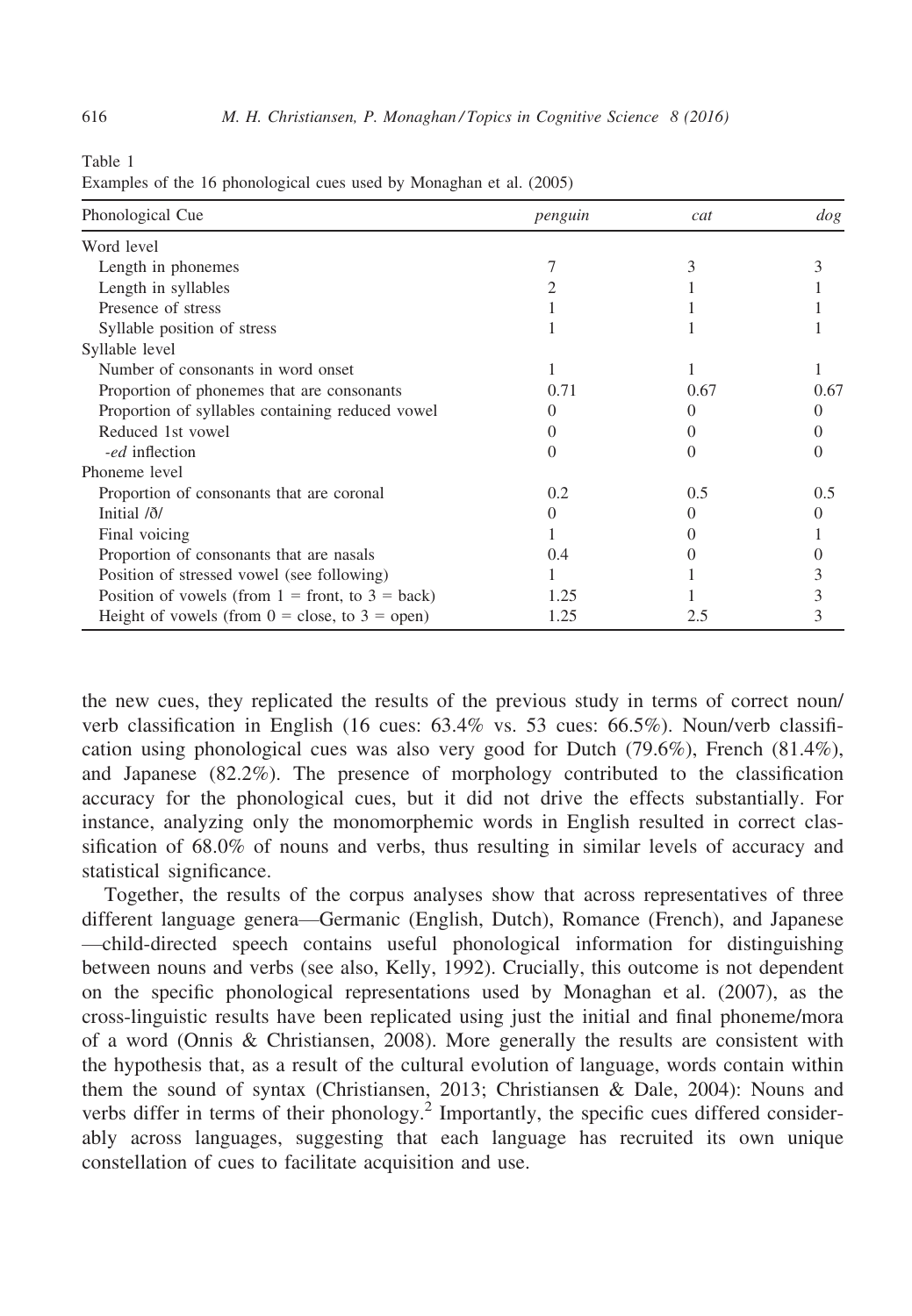# 4. Sound symbolism in language acquisition and use

The corpus analyses surveyed so far suggest that there are systematic correspondences between the sound of a word and its meaning—both for individual words and at the level of lexical categories. But is such sound-meaning systematicity useful for language acquisition and processing? Further corpus analyses by Monaghan et al. (2014) provide support for the idea that systematicity might help children get a foothold in language. Specifically, by exploring the relationship between a database of age of acquisition norms (Kuperman, Stadthagen-Gonzalez, & Brysbaert, 2012) and the sound-meaning systematicity of individual words, they found that early-acquired words tended to be more systematic in their sound-meaning correspondences. Given experimental data showing that 3- to 4 month old infants are able to form cross-modal correspondences between sounds and visual properties of objects—such as between spatial height and angularity with auditory pitch (Walker et al., 2010)—the sound-meaning systematicity of early words may thus provide a scaffolding for word learning (see also Miyazaki et al., 2013). Indeed, the cross-modal correspondences of early words may even help young infants learn that there are mappings between sound and meaning in the first place (Spector & Maurer, 2009).

As the vocabulary grows across development, Monaghan et al. (2014) found that the form-meaning systematicity of later-acquired words decreases. Although this may seem puzzling, it might reflect computational efficiency considerations resulting from the need to represent a large adult vocabulary. Computational simulations by Gasser (2004) showed that systematic form-meaning mappings were helpful for learning small vocabularies where perceptual representations of words can be kept sufficiently distinct from one another while still allowing for sound symbolic systematicity to exist. As the vocabulary grows, however, it becomes increasingly hard for words with similar meanings to have sufficiently different word forms to avoid confusion because parts of the representational space become saturated with word forms. Eventually, with large vocabularies, arbitrary mappings rather than systematic ones end up resulting in better learning overall as word forms can be more evenly distributed across representational space.

Nonetheless, as the systematicity of individual words declines with increased vocabulary size, group-based systematicity may increase in its potential importance by providing cues to a word's abstract syntactic role in a sentence. Preliminary support for the usefulness of systematic phonological cues to facilitate learning about nouns and verbs comes from connectionist simulations by Reali, Christiansen, and Monaghan (2003). Using the 16 phonological cues from Monaghan et al.'s (2005) analyses of English as input representations, they trained Simple Recurrent Networks (Elman, 1990) on a corpus of child-directed speech (Bernstein-Ratner, 1984). These networks thus were provided with both phonological cues as well as distributional information that could be learned from the co-occurrence of words in the input. A second set of networks was provided with distributional information only. This was accomplished by randomizing the phonological cues for each word (e.g., all instances of the word dog might be assigned the phonologi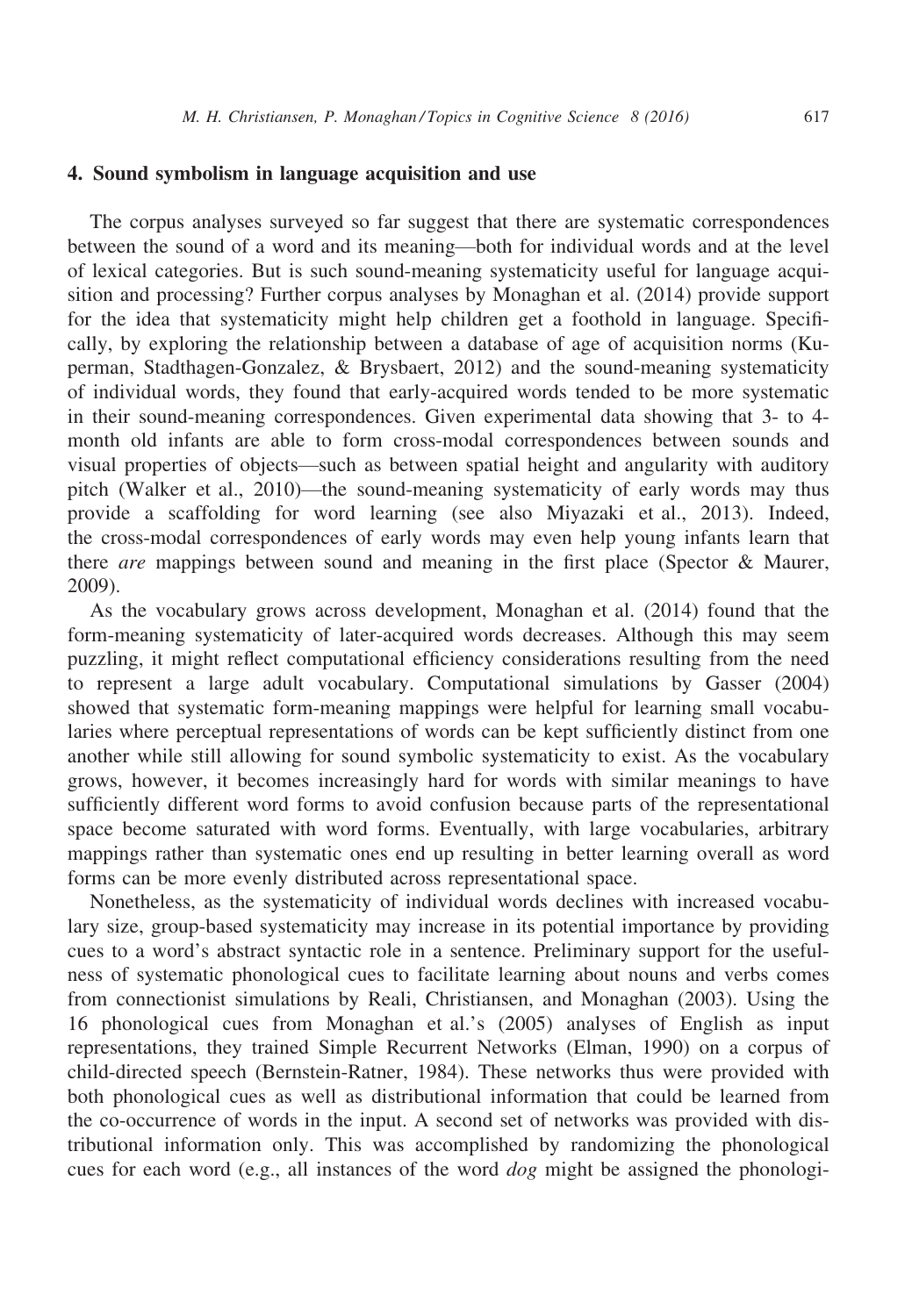cal cues for walk), breaking any systematic relationship between phonological cues and lexical categories while maintaining the same input representations.

The simulation results revealed that the networks provided with systematic phonological cues as input were significantly better at learning to predict the next lexical category in a sentence, compared to the networks that learned from distributional information alone. Analyses of the networks' hidden unit activations—essentially their internal state at a particular point in a sentence given previous input—revealed that the networks used the phonological cues to place themselves in "noun state" when processing nouns and in a separate "verb state" when processing verbs. Thus, the simulations demonstrated the advantage of systematic sound-meaning mappings for acquisition, especially when it comes to processing novel nouns and verbs. Further corroboration comes from Storkel (2001, 2003) who showed that preschoolers find it easier to learn novel words when these consist of phonotactically common sound sequences.

To more clearly establish whether children may exploit the systematic relationship between sound and lexical categories as suggested by the corpus analyses, Fitneva, Christiansen, and Monaghan (2009) conducted a word learning study to investigate whether children implicitly use phonological information when guessing about the referents of novel words. To create novel words with phonological cues to their use as nouns or verbs, Fitneva et al. used a measure of phonological typicality, originally proposed by Monaghan, Chater, and Christiansen (2003). Phonological typicality measures how typical a word's phonology is relative to other words in its lexical category, and reliably reflects the phonological systematicity of nouns and verbs (Monaghan, Christiansen, Farmer, & Fitneva, 2010). Thus, what we refer to as "noun-like" nouns are typical in terms of their phonology of the category of nouns, and likewise "verb-like" verbs are phonologically typical of other verbs. The distinction between noun-like and verb-like is quite subtle, and not easy to discern. For example, fact is a noun-like noun whereas myth is a verb-like noun; similarly, *learn* is a verb-like verb, whereas *thrive* is a noun-like verb.

Fitneva et al. (2009) created a set of novel words that were either noun-like or verblike in their phonology, and asked English monolingual second-graders to guess whether these words referred to a picture of an object or a picture of an action. The results indicated that the children were using the phonological typicality of the novel word when making their choices. Interestingly, as predicted by the corpus analyses (Christiansen  $\&$ Monaghan, 2006), verbs benefitted more from phonological cues than nouns. In a further experiment with second-graders taught in a French immersion program, Fitneva et al. demonstrated that relatively little exposure to language is needed in order for children to use phonological typicality to make guesses about novel words (indeed, just 2 years of exposure to French in a formal education setting was sufficient).

The results of the word learning study suggest that phonological cues may come into play early in syntax acquisition. Farmer, Christiansen and Monaghan (2006) explored whether the use of such systematic sound-meaning correspondences extends into adulthood. Analyzing an existing database of word naming latencies (Spieler & Balota, 1997), they found that the processing of words presented in isolation is affected by how typical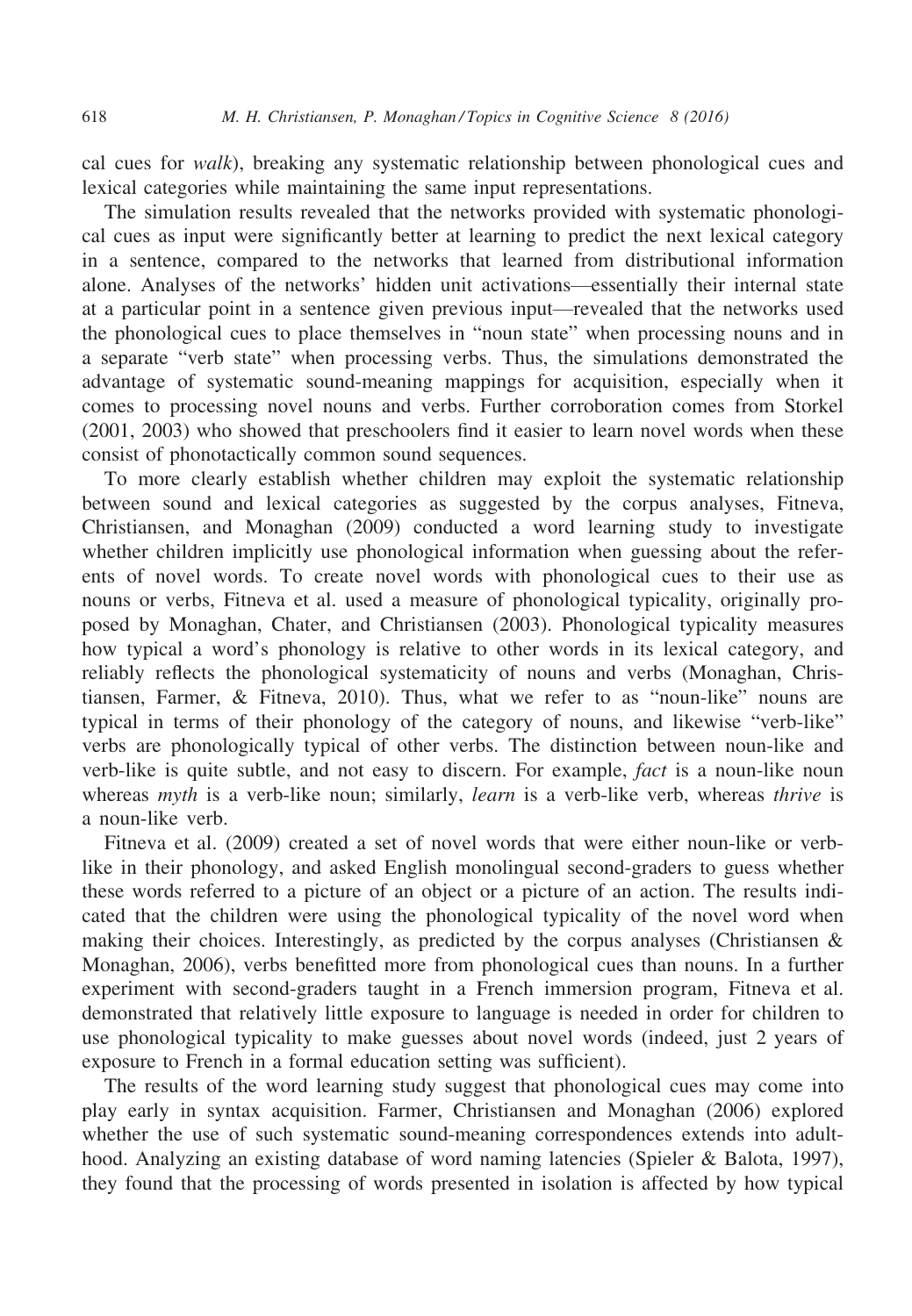their phonology is relative to their lexical category: Noun-like nouns are read aloud faster, as are verb-like verbs. Similarly, Monaghan et al. (2010) analyzed a lexical decision database (Balota, Cortese, Sergent-Marshall, Spieler, & Yapp, 2004), revealing that people produce faster responses for words that are phonologically typical of their lexical category. Farmer et al. further showed that the phonological typicality of a word could even affect how easy it is to process in a sentence context. Indeed, for noun/verb homonyms (e.g., hunts as in the bear hunts were terrible... vs. the bear hunts for food...), if the continuation of the sentence is incongruent with the phonological typicality of the homonym, then people both experience on-line processing difficulties and have problems understanding the meaning of the sentence.

Together, the results of the human experimental studies indicate that the use of sound-meaning systematicity during acquisition is so important that it becomes a crucial part of the developing language processing system. The systematic phonological properties of words—despite their subtlety—facilitate lexical acquisition and become an intricate part of lexical representations. As consequence, adult language users cannot help but pay attention to phonological cues to syntactic structure when processing language.

# 5. A division of labor between systematicity and arbitrariness

The results of the corpus analyses and human experiments reviewed in this paper demonstrate that language strikes a delicate balance between arbitrariness and systematicity in form-meaning mappings. The acquisition of the initial vocabulary is facilitated by the systematic relationship between sound and meaning in early-acquired words. At this stage, systematicity enables knowledge about known words to be extrapolated to constrain the meaning individuation of new words. However, as the vocabulary grows, such generalizations become less informative at the individual word level, as arbitrariness increases in later-acquired words. We hypothesize that arbitrariness then comes to facilitate learning the meaning of individual words while obscuring potential similarities between individual word meanings. Instead, systematicity at the level of groups of words comes into play, allowing learners to exploit systematic correspondences between phonological forms and lexical categories when acquiring new words.

The change in the role of phonological cues—from meaning individuation to lexical categories—may also signal a change in the relative usefulness of those cues for learning about nouns and verbs. Thus, whereas Monaghan et al. (2014) found no differences between nouns and verbs in terms of the impact of form-meaning systematicity on age of acquisition, phonological cues to lexical categories appear to work better for verbs than for nouns, as evidenced by both corpus analyses (Christiansen & Monaghan, 2006) and developmental experimentation (Fitneva et al., 2009). Because verbs, in comparison to nouns, appear both to be conceptually harder to learn (e.g., Childers & Tomasello, 2006) and occur in less reliable distributional contexts (Monaghan et al., 2007), phonological cues may be particularly important for the acquisition of verbs (Christiansen &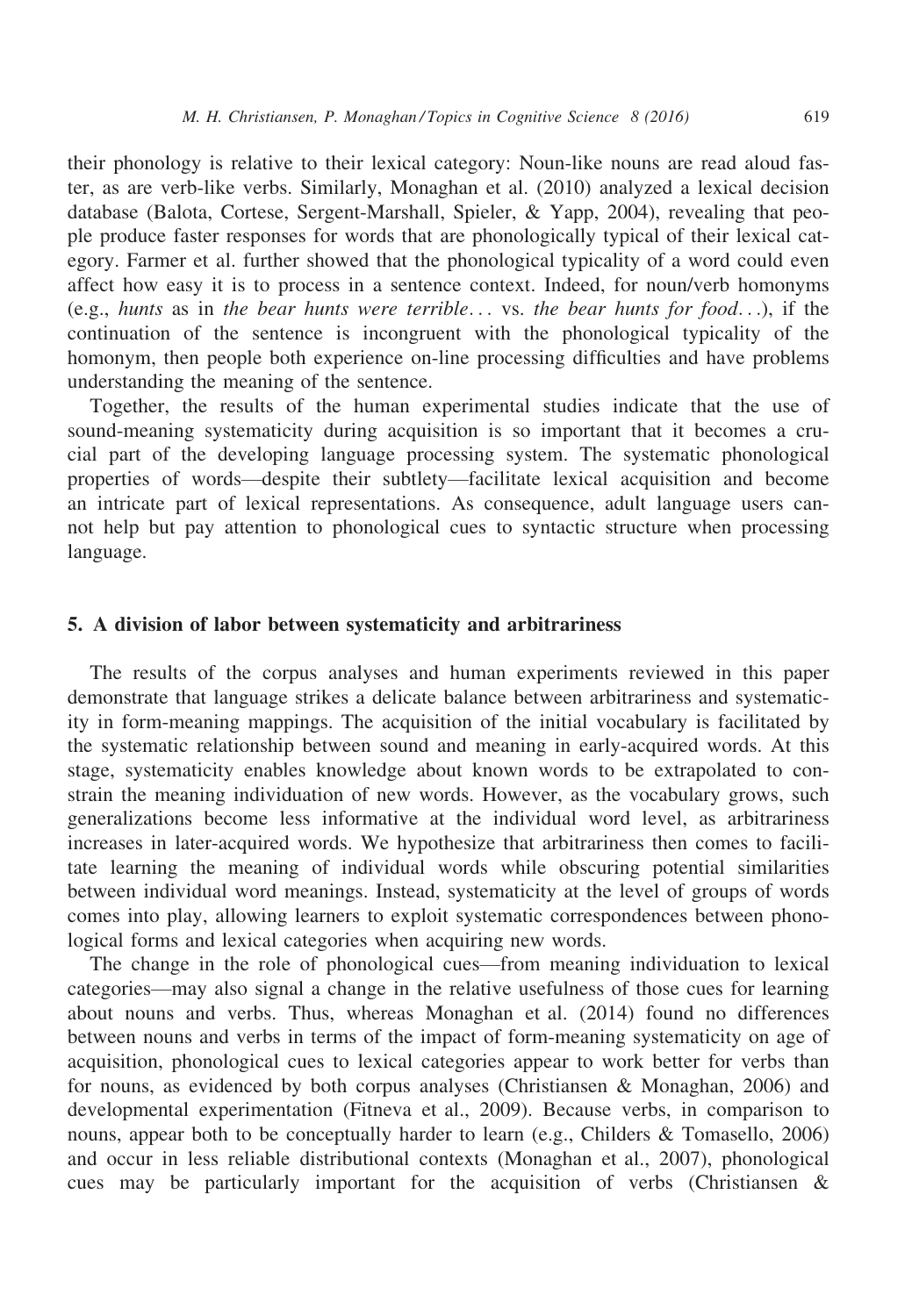Monaghan, 2006). The structure of the vocabulary may in this way reflect a functional pressure in form-meaning mappings toward facilitating verb learning through phonological cues.

More generally, there appears to be a division of labor between arbitrariness and systematicity in word form-meaning mappings, deriving from opposing pressures from the task of learning the meanings of individual words, on the one hand, and the process of discovering how to use these words syntactically, on the other. Monaghan, Christiansen, and Fitneva (2011) present results from computational simulations, human experiments, and corpus analyses indicating that whereas one part of a word's phonological form may have a primarily arbitrary form-meaning mapping to facilitate meaning individuation, another part of the same word tends to incorporate systematicity to assist in the acquisition of lexical category information. In corpus analyses of English and French, for instance, word beginnings were found to carry more information for individuation, whereas word endings supported grammatical-category level discovery (see also Hawkins & Gilligan, 1988; St. Clair, Monaghan, & Ramscar, 2009).

Importantly, we do not see the impact of phonology on the vocabulary as mere vestiges, left over from long bygone iconic resemblances between words and their references. Rather, we construe phonological cues as a very active component of how we acquire new words and use the ones we already know, as exemplified by a steadily increasing number of psycholinguistic studies that highlight the role of soundcategory correspondences in language processing (e.g., Farmer, Christiansen, & Monaghan, 2006; Fitneva et al., 2009; Monaghan et al., 2011; Reilly et al., 2012). These phonological cues also appear to provide constraints on how language changes across time. For example, Kelly (1988) showed that lexical stress differences between nouns and verbs—in English nouns tend to have first-syllable stress, whereas verbs generally have second-syllable stress—affect new derivational uses of such words. Specifically, he found that over the history of English, nouns with second-syllable stress have been more likely than nouns with first-syllable stress to develop verb use, and vice versa for verbs with first-syllable stress. Thus, phonological cues not only influence how we acquire and use our current vocabulary but also appear to shape the vocabularies of future language users.

The "big data" analyses we have discussed here indicate that the structure of the vocabulary reflects multiple competing pressures on language acquisition and use. This division of labor is expressed within the vocabulary both in the structure of single words, but also longitudinally, as the requirements on language processing change with the developing vocabulary. The substantial degree of systematicity evidenced for both individual words and at the level of lexical categories forces us to reappraise the century-old assumption about the arbitrariness of the sign. Crucially, for the purpose of this special issue, this kind of insight would not have been possible without "big data" analyses of many kinds of language databases, from etymological dictionaries and age of acquisition norms, to child-directed speech corpora and collections of lexical processing latencies. Of course, we are not advocating that corpus analyses should replace standard psycholinguistic experimentation but, rather, that "big data" should be welcomed as an important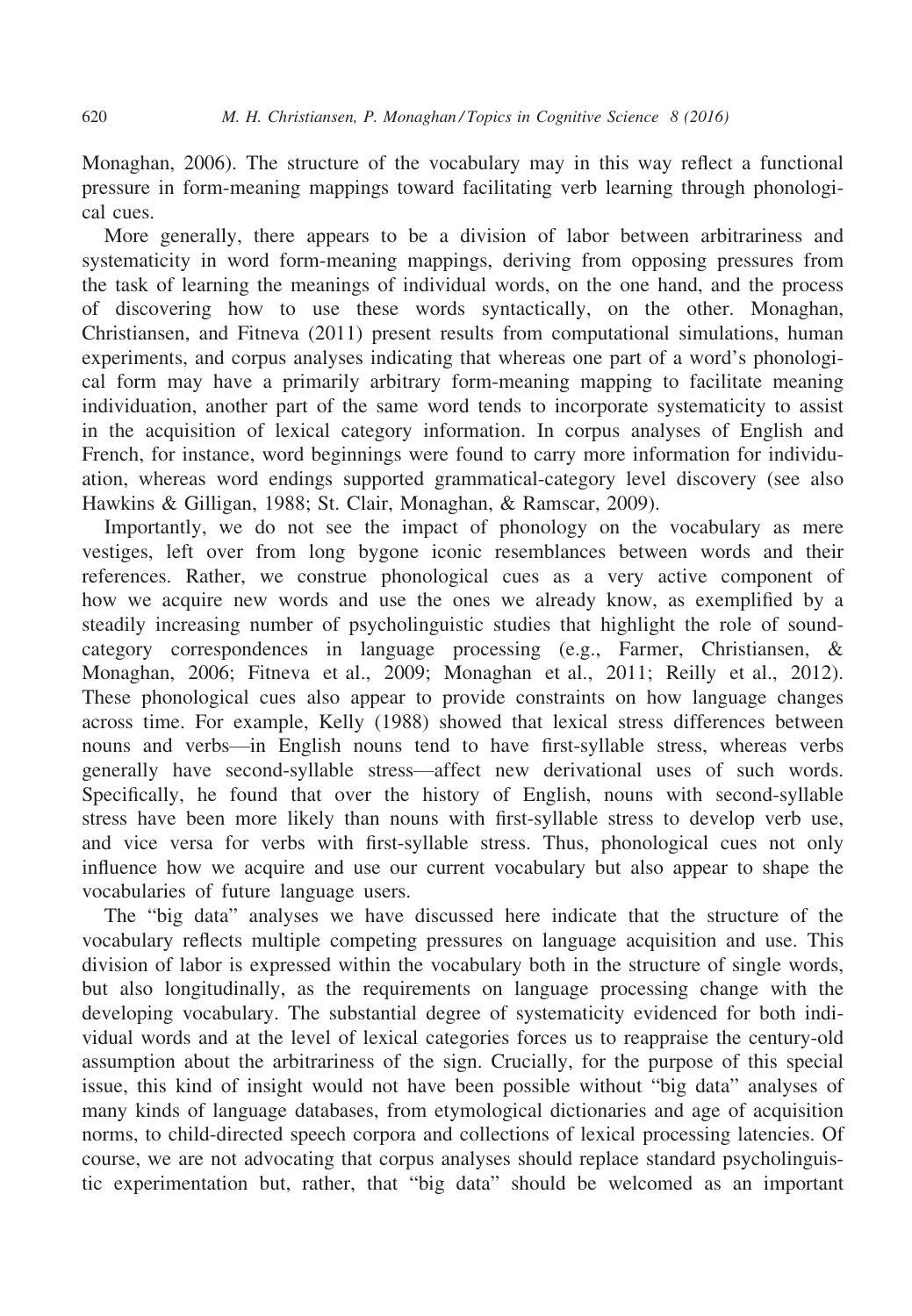addition to the methodological toolbox of language scientists in their search for further insight into the nature of language.

### Acknowledgments

We are grateful for comments by Stevan Harnad and two anonymous reviewers on a previous version of this article.

#### **Notes**

- 1. Both types of semantic representations have been used extensively in computational linguistics, in part reflecting behavioral responses to meaning similarity (e.g., Huettig, Quinlan, McDonald, & Altmann, 2006). Contextual co-occurrence vectors capture the tendency for words with similar meanings to occur in similar contexts, thus resulting in similar vectors (see Riordan & Jones, 2011, for a review of different ways of computing such vectors). In contrast, WordNet aims to capture similarity between word meanings in terms of hyponymy; that is, words are defined in terms of so-called is-a relations; e.g., a dog is-a canine, which is-a carnivore, which is-a mammal, and so on (for an introduction, see Fellbaum, 2005).
- 2. That the phonological forms of words carry information about their syntactic use as nouns or verbs does not necessarily require the postulation of universal lexical categories. Instead, phonological and distributional cues provide probabilistic information about how words can be used in sentential contexts, and this is what is assessed by the corpus analyses reported here.

## References

- Baayen, R. H., Pipenbrock, R., & Gulikers, L. (1995). The CELEX lexical database (CD-ROM). Philadelphia, PA: Linguistic Data Consortium, University of Pennsylvania.
- Balota, D. A., Cortese, M. J., Sergent-Marshall, S. D., Spieler, D. H., & Yapp, M. J. (2004). Visual word recognition for single syllable words. Journal of Experimental Psychology: General, 133, 283–316.
- Behrens, H. (2008). Corpora in language acquisition research: History, methods, perspectives. Amsterdam: John Benjamins.
- Bergen, B. K. (2004). The psychological reality of phonaesthemes. Language, 80, 290–311.
- Bernstein-Ratner, N. (1984). Patterns of vowel modification in motherese. Journal of Child Language, 11, 557–578.
- Bloom, L. (1970). Language development: Form and function in emerging grammars. Cambridge, MA: MIT Press.
- Boas, F. (1940). Race, language and culture. Chicago: University of Chicago Press.

Boring, E. G. (1960). A history of experimental psychology (2nd ed.). Englewood Cliffs, NJ: Prentice Hall.

Bowerman, M. (1974). Learning the structure of causative verbs: A study in the relationship of cognitive, semantic, and syntactic development. Papers and Reports on Child Language Development, 8, 142–178.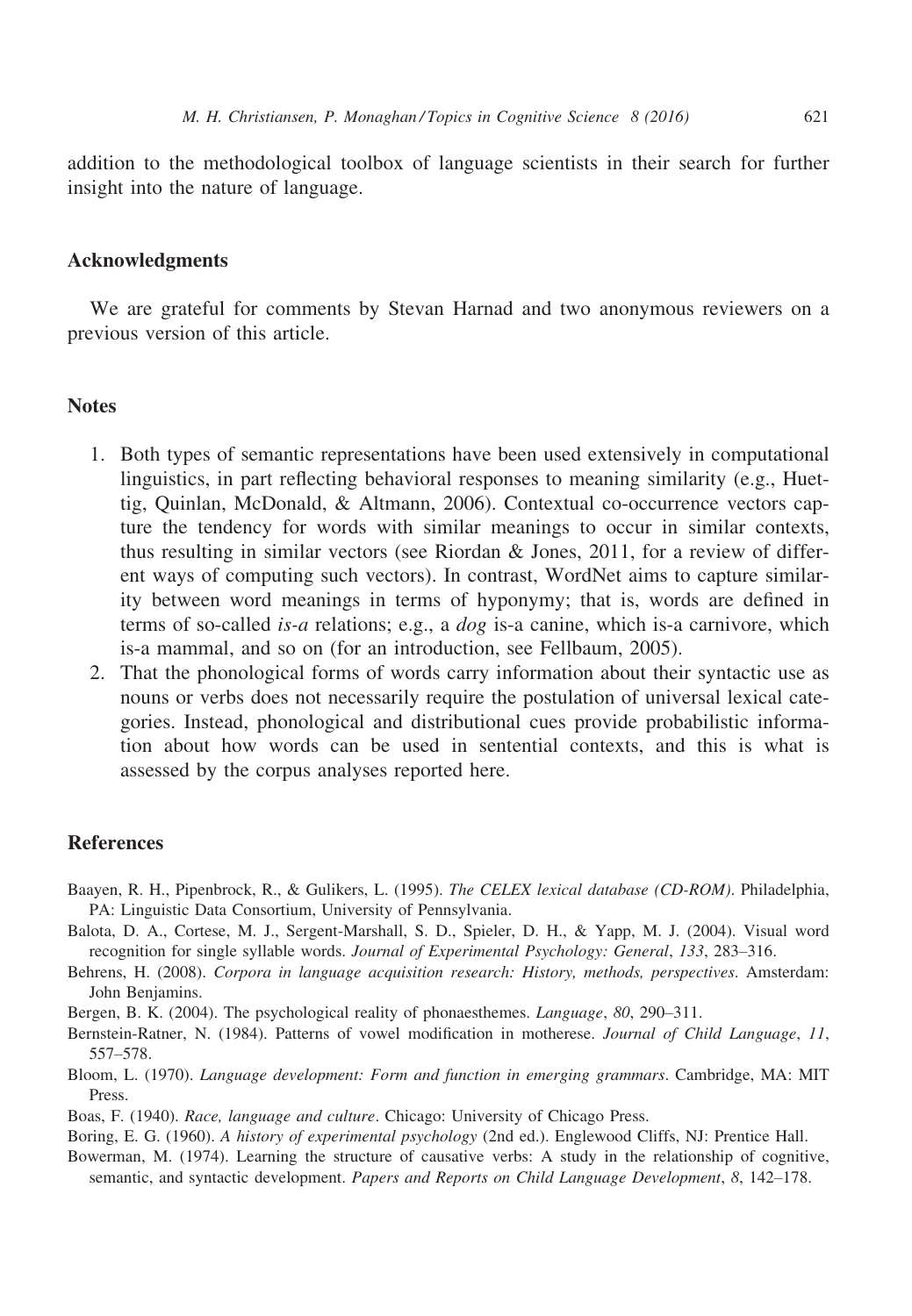- Braine, M. D. S. (1963). The ontogeny of English phrase structure: The first phase. Language, 39, 1–13.
- Brants, T., & Franz, A. (2006). Web 1T 5-gram version 1. Philadelphia, PA: Linguistic Data Consortium.
- Brown, R. (1973). A first language: The early stages. Cambridge, MA: Harvard University Press.
- Burnard, L., & Aston, G. (1998). The BNC handbook: Exploring the British National Corpus. Edinburgh: Edinburgh University Press.
- Childers, J. B., & Tomasello, M. (2006). Are nouns easier to learn than verbs? Three experimental studies. In K. Hirsh-Pasek & R. Golinkoff (Eds.), Action meets word: How children learn verbs (pp. 311–335). New York: Oxford University Press.
- Christiansen, M. H. (2013). Language has evolved to depend on multiple-cue integration. In R. Botha & M. Everaert (Eds.), The evolutionary emergence of language: Evidence and Inference (pp. 42–61). Oxford, England: Oxford University Press.
- Christiansen, M. H., Dale, R. (2004). The role of learning and development in the evolution of language. A connectionist perspective. In D. Kimbrough Oller & U. Griebel (Eds.), Evolution of communication systems: A comparative approach. The Vienna Series in Theoretical Biology (pp. 90-109). Cambridge, MA: MIT Press.
- Christiansen, M. H., & Monaghan, P. (2006). Discovering verbs through multiple-cue integration. In K. Hirsh-Pasek & R. M. Golinkoff (Eds.), Action meets words: How children learn verbs (pp. 88–107). New York: Oxford University Press.
- Darwin, C. (1877). A biographical sketch of an infant. Mind, 2, 285–294.
- Davies, M. (2010). The Corpus of Contemporary American English as the first reliable monitor corpus of English. Literary and Linguistic Computing, 25, 447–464.
- Dingemanse, M. (2012). Advances in the cross-linguistic study of ideophones. Language and Linguistics Compass, 6, 654–672.
- Eco, U. (1995). The search for the perfect language. London: Blackwell.
- Elman, J. L. (1990). Finding structure in time. Cognitive Science, 14, 179–211.
- Farmer, T. A., Christiansen, M. H., & Monaghan, P. (2006). Phonological typicality influences on-line sentence comprehension. Proceedings of the National Academy of Sciences, 103, 12203–12208.
- Fellbaum, C. (2005). WordNet and wordnets. In K. Brown (Ed.), *Encyclopedia of language and linguistics* (2nd ed., pp. 665–670). Oxford, England: Elsevier.
- Fitneva, S. A., Christiansen, M. H., & Monaghan, P. (2009). From sound to syntax: Phonological constraints on children's lexical categorization of new words. Journal of Child Language, 36, 967–997.
- Gasser, M. (2004). The origins of arbitrariness of language. In K. Forbus, D. Gentner, & T. Regier (Eds.), Proceedings of the 26th Annual Conference of the Cognitive Science Society (pp. 434–439). Mahwah, NJ: Erlbaum.
- Gasser, M., Sethuraman, N., & Hockema, S. (2011). Iconicity in expressives: An empirical investigation. In J. Newman & S. Rice (Eds.), Empirical and experimental methods in cognitive/functional research (pp. 163–180). Stanford, CA: Center for the Study of Language and Information.
- Goldberg, A. (2006). Constructions at work: The nature of generalization in language. New York: Oxford University Press.
- Hamilton, E., & Cairns, H. (Eds.) (1961). Plato: The collected dialogues. Princeton, NJ: Princeton University Press.
- Harris, Z. S. (1951). Methods in structural linguistics. Chicago: University of Chicago Press.
- Hawkins, J. A., & Gilligan, G. (1988). Prefixing and suffixing universals in relation to basic word order. Lingua, 74, 219–259.
- Hockett, C. F. (1954). Two models of grammatical description. Word, 10, 210–234.
- Hockett, C. F. (1960). The origin of speech. Scientific American, 203, 89–96.
- Huettig, F., Quinlan, P., McDonald, S., & Altmann, G. T. M. (2006). Word co-occurrence statistics predict language-mediated eye movements in the visual world. Acta Psychologica, 121, 65–80.
- Ingram, D. (1989). First language acquisition: Method, description, and explanation. Cambridge, England: Cambridge University Press.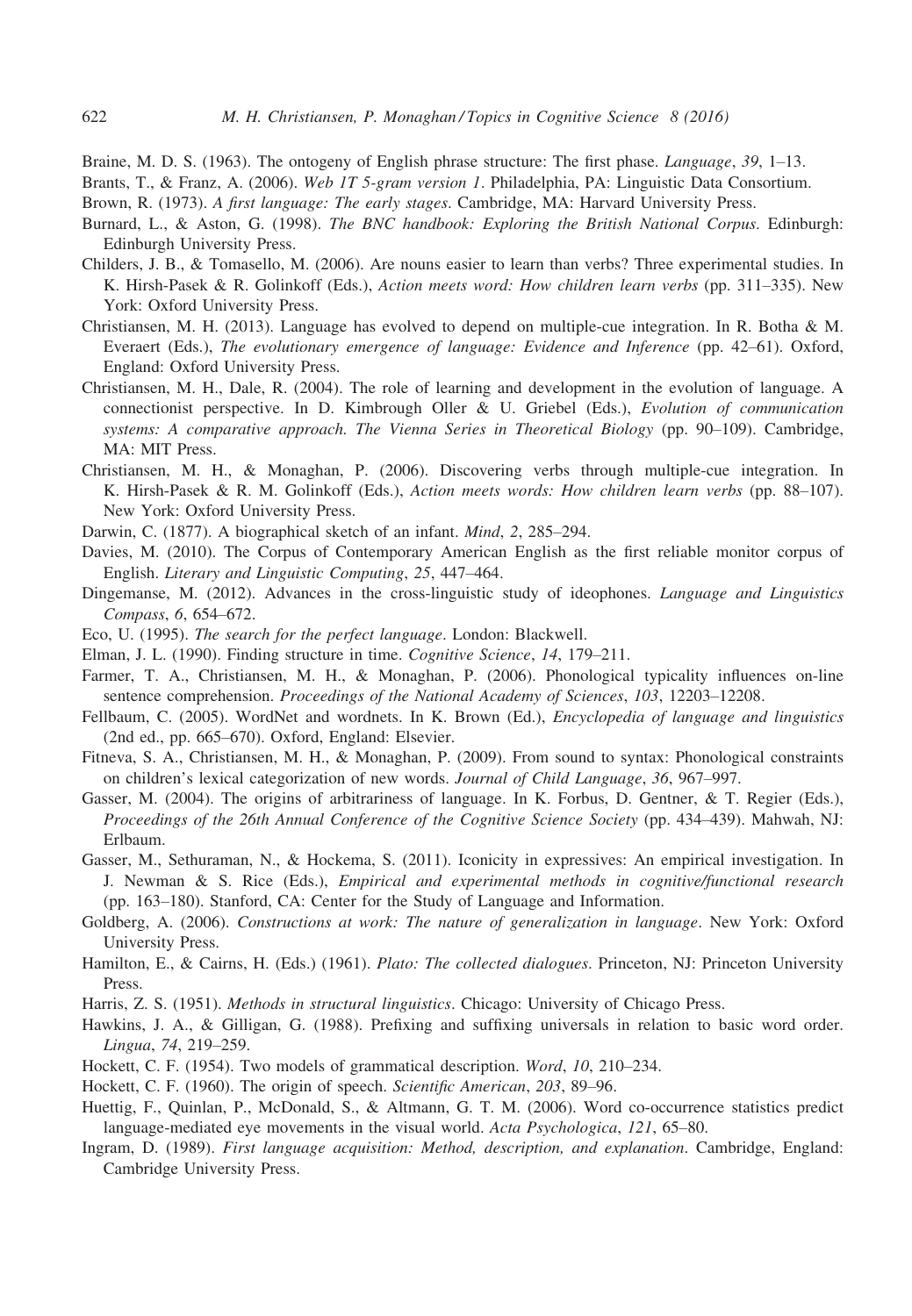- Kading, J. (1897). Häufigkeitswörterbuch der deutschen Sprache. Steglitz: Privately published.
- Kelly, M. H. (1988). Phonological biases in grammatical category shifts. Journal of Memory and Language, 27, 343–358.
- Kelly, M. H. (1992). Using sound to solve syntactic problems: The role of phonology in grammatical category assignments. Psychological Review, 99, 349–364.
- Klein, E. (1966). A comprehensive etymological dictionary of the English language: Dealing with the origin of words and their sense development thus illustrating the history of civilization and culture. Amsterdam: Elsevier.
- Kucera, H., & Francis, W. N. (1967). Computational analysis of present-day American English. Providence, RI: Brown University Press.
- Kuperman, V., Stadthagen-Gonzalez, H., & Brysbaert, M. (2012). Age-of-acquisition ratings for 30,000 English words. Behavioral Research Methods, 44, 978–990.
- MacWhinney, B. (2000). The CHILDES project: Tools for analyzing talk (3rd ed.). Mahwah, NJ: Lawrence Erlbaum Associates.
- MacWhinney, B., & Snow, C. (1985). The child language exchange system. Journal of Child Language, 12, 271–296.
- Mantel, N. (1967). The detection of disease clustering and a generalized regression approach. Cancer Research, 27, 209–220.
- McEnery, T., & Wilson, A. (1996). Corpus linguistics. Edinburgh: Edinburgh University Press.
- Miller, G. A. (2013). "WordNet—About us," WordNet. Available at:<http://wordnet.princeton.edu>. Accessed Oct. 10, 2013.
- Miyazaki, M., Hidaka, S., Imai, M., Yeung, H., Kantartzis, K., Okada, H., & Kita, S. (2013). The facilitatory role of sound symbolism in infant word learning. In M. Knauff, M. Pauen, N. Sebanz, & I. Wachsmuth (Eds.), Proceedings of the 35th Annual Conference of the Cognitive Science Society (pp. 3080–3085). Austin, TX: Cognitive Science Society.
- Monaghan, P., Chater, N., & Christiansen, M. H. (2003). Inequality between the classes: Phonological and distributional typicality as predictors of lexical processing. Proceedings of the 25th Annual Conference of the Cognitive Science Society (pp. 810–815). Mahwah, NJ: Lawrence Erlbaum.
- Monaghan, P., Chater, N., & Christiansen, M. H. (2005). The differential role of phonological and distributional cues in grammatical categorisation. Cognition, 96, 143–182.
- Monaghan, P., Christiansen, M. H., & Chater, N. (2007). The phonological-distributional coherence hypothesis: Cross-linguistic evidence in language acquisition. Cognitive Psychology, 55, 259–305.
- Monaghan, P., Christiansen, M. H., Farmer, T. A., & Fitneva, S. A. (2010). Measures of phonological typicality: Robust coherence and psychological validity. The Mental Lexicon, 5, 281–299.
- Monaghan, P., Christiansen, M. H., & Fitneva, S. A. (2011). The arbitrariness of the sign: Learning advantages from the structure of the vocabulary. Journal of Experimental Psychology: General, 140, 325– 347.
- Monaghan, P., Shillcock, R. C., Christiansen, M. H., & Kirby, S. (2014). How arbitrary is language? Philosophical Transactions of the Royal Society B, 369, 20130299.
- Olshausen, B. A., & Field, D. J. (2005). How close are we to understanding V1? Neural Computation, 17, 1665–1699.
- OED Online (2013). Oxford, England: Oxford University Press (accessed July 05, 2013).
- Onnis, L., & Christiansen, M. H. (2008). Lexical categories at the edge of the word. Cognitive Science, 32, 184–221.
- Perniss, P., Thompson, R. L., & Vigliocco, G. (2010). Iconicity as a general property of language: Evidence from spoken and signed languages. Frontiers in Psychology, 1, 227. doi:[10.3389/fpsyg.2010.00227](http://dx.doi.org/10.3389/fpsyg.2010.00227).
- Pinker, S. (1999). Words and rules. New York: Basic Books.
- Quirk, R. (1960). Towards a description of English Usage. Transactions of the Philological Society, 59, 40– 61.